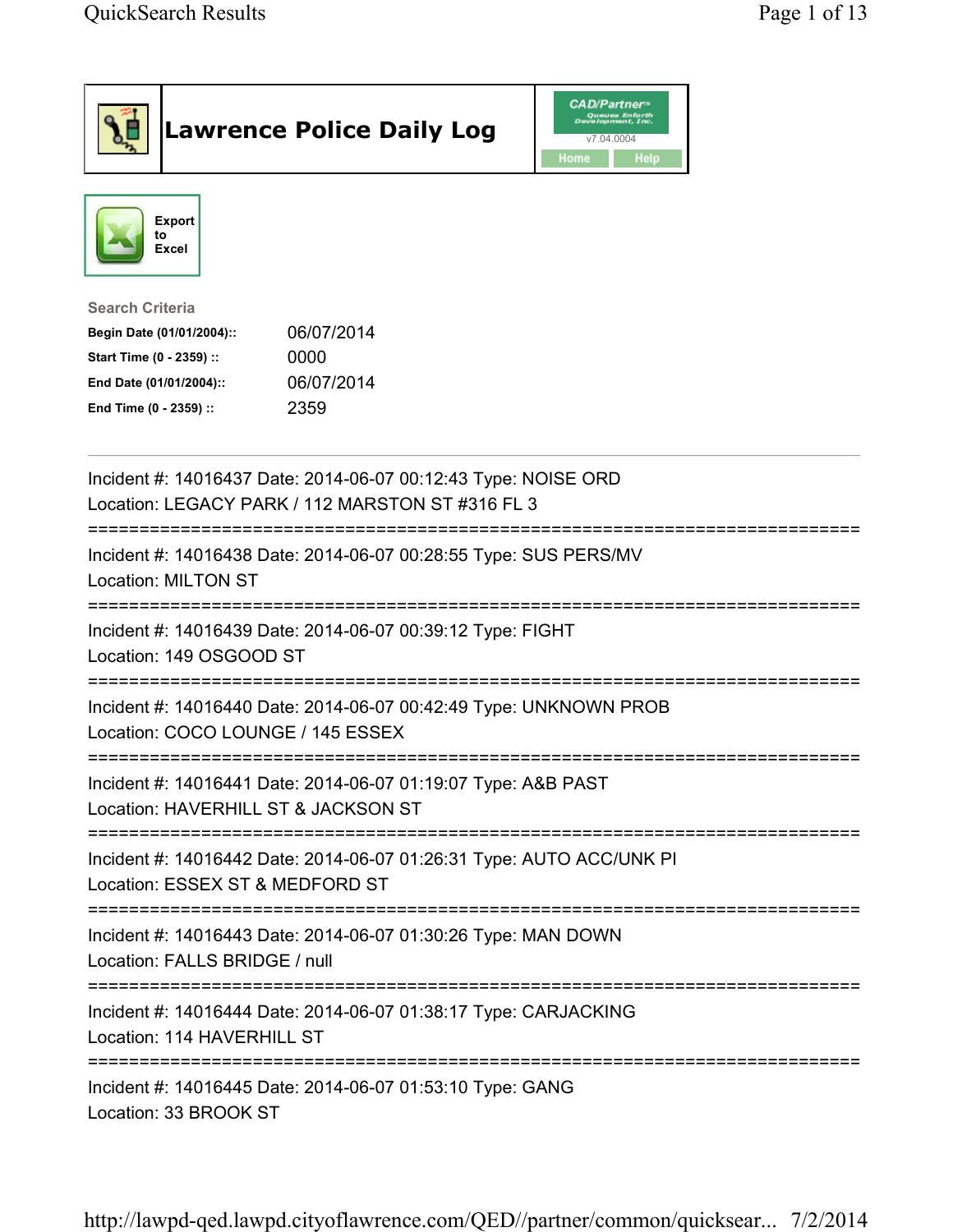| Incident #: 14016446 Date: 2014-06-07 01:56:40 Type: FIGHT<br>Location: T&S CLUB / 416 PARK ST                                                                                   |
|----------------------------------------------------------------------------------------------------------------------------------------------------------------------------------|
| Incident #: 14016447 Date: 2014-06-07 01:59:33 Type: DISTURBANCE<br>Location: RIO BAR AND GRILL / 9 APPLETON ST                                                                  |
| ================================<br>Incident #: 14016448 Date: 2014-06-07 02:00:58 Type: ALARMS<br>Location: DUNKIN DONUTS / 225 ESSEX ST<br>=================================== |
| Incident #: 14016449 Date: 2014-06-07 02:00:59 Type: TOW OF M/V<br>Location: 10 SHERIDAN ST                                                                                      |
| Incident #: 14016450 Date: 2014-06-07 02:04:47 Type: DISTURBANCE<br>Location: 42 ORCHARD ST                                                                                      |
| ;===================================<br>Incident #: 14016451 Date: 2014-06-07 02:07:05 Type: A&B D/W PAST<br>Location: 1 GENERAL ST                                              |
| Incident #: 14016452 Date: 2014-06-07 02:13:14 Type: DISORDERLY<br>Location: 33 BROOK ST                                                                                         |
| Incident #: 14016453 Date: 2014-06-07 02:21:48 Type: DOMESTIC/PROG<br>Location: 243 FERRY ST                                                                                     |
| Incident #: 14016454 Date: 2014-06-07 02:29:27 Type: NOISE ORD<br>Location: 109 MARGIN ST FL 2                                                                                   |
| Incident #: 14016455 Date: 2014-06-07 02:38:26 Type: NOISE ORD<br>Location: 237 PROSPECT ST                                                                                      |
| Incident #: 14016456 Date: 2014-06-07 02:42:00 Type: RECOV/STOL/MV<br>Location: 27 FAIRMONT ST                                                                                   |
| Incident #: 14016457 Date: 2014-06-07 02:46:17 Type: DISTURBANCE<br>Location: 28 WINTHROP AV                                                                                     |
| Incident #: 14016458 Date: 2014-06-07 02:59:13 Type: NOISE ORD<br>Location: 156 GARDEN ST                                                                                        |
| Incident #: 14016459 Date: 2014-06-07 03:01:58 Type: FIGHT<br>Lootion: OEG EOOEV OT                                                                                              |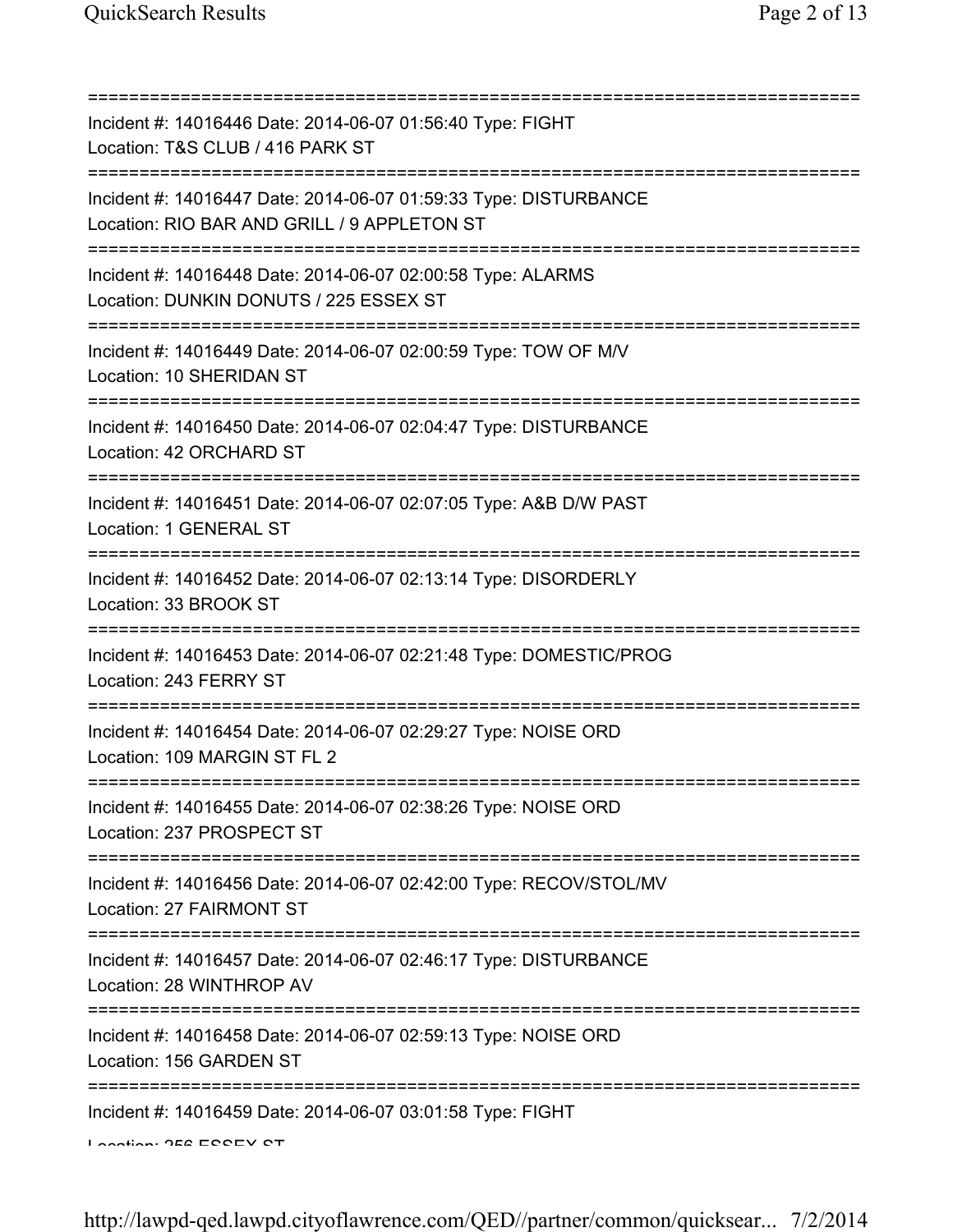| Incident #: 14016460 Date: 2014-06-07 03:02:55 Type: SHOTS FIRED<br>Location: 28 ORCHARD ST                                     |
|---------------------------------------------------------------------------------------------------------------------------------|
| Incident #: 14016461 Date: 2014-06-07 03:03:57 Type: FIGHT<br>Location: 7-ELEVEN / 360 BROADWAY<br>-------------------------    |
| Incident #: 14016462 Date: 2014-06-07 03:09:41 Type: SHOTS FIRED<br>Location: 167 LAWRENCE ST                                   |
| Incident #: 14016463 Date: 2014-06-07 03:17:07 Type: NOISE ORD<br>Location: 148 FARNHAM ST                                      |
| -----------------------------------<br>Incident #: 14016464 Date: 2014-06-07 03:23:07 Type: FIGHT<br>Location: 641 LOWELL ST    |
| .-----------------------------<br>Incident #: 14016465 Date: 2014-06-07 03:37:04 Type: NOISE ORD<br>Location: 129 BENNINGTON ST |
| Incident #: 14016466 Date: 2014-06-07 03:49:36 Type: DISTURBANCE<br>Location: 90 FARNHAM ST                                     |
| ======================<br>Incident #: 14016467 Date: 2014-06-07 04:14:27 Type: SHOTS FIRED<br>Location: 11 SUMMER ST            |
| Incident #: 14016468 Date: 2014-06-07 04:49:43 Type: B&E/MV/PAST<br>Location: ANDOVER ST & S UNION ST                           |
| Incident #: 14016469 Date: 2014-06-07 05:59:00 Type: MEDIC SUPPORT<br>Location: 32 ATKINSON ST FL 2                             |
| Incident #: 14016470 Date: 2014-06-07 06:30:00 Type: STOL/MV/PAS<br>Location: 2 RAILROAD ST                                     |
| Incident #: 14016471 Date: 2014-06-07 06:50:39 Type: LIC PLATE STO<br>Location: 2 RAILROAD ST                                   |
| Incident #: 14016472 Date: 2014-06-07 07:15:26 Type: LARCENY/PAST<br>Location: 57 BASSWOOD ST                                   |
| Incident #: 14016473 Date: 2014-06-07 07:53:17 Type: WARRANT SERVE                                                              |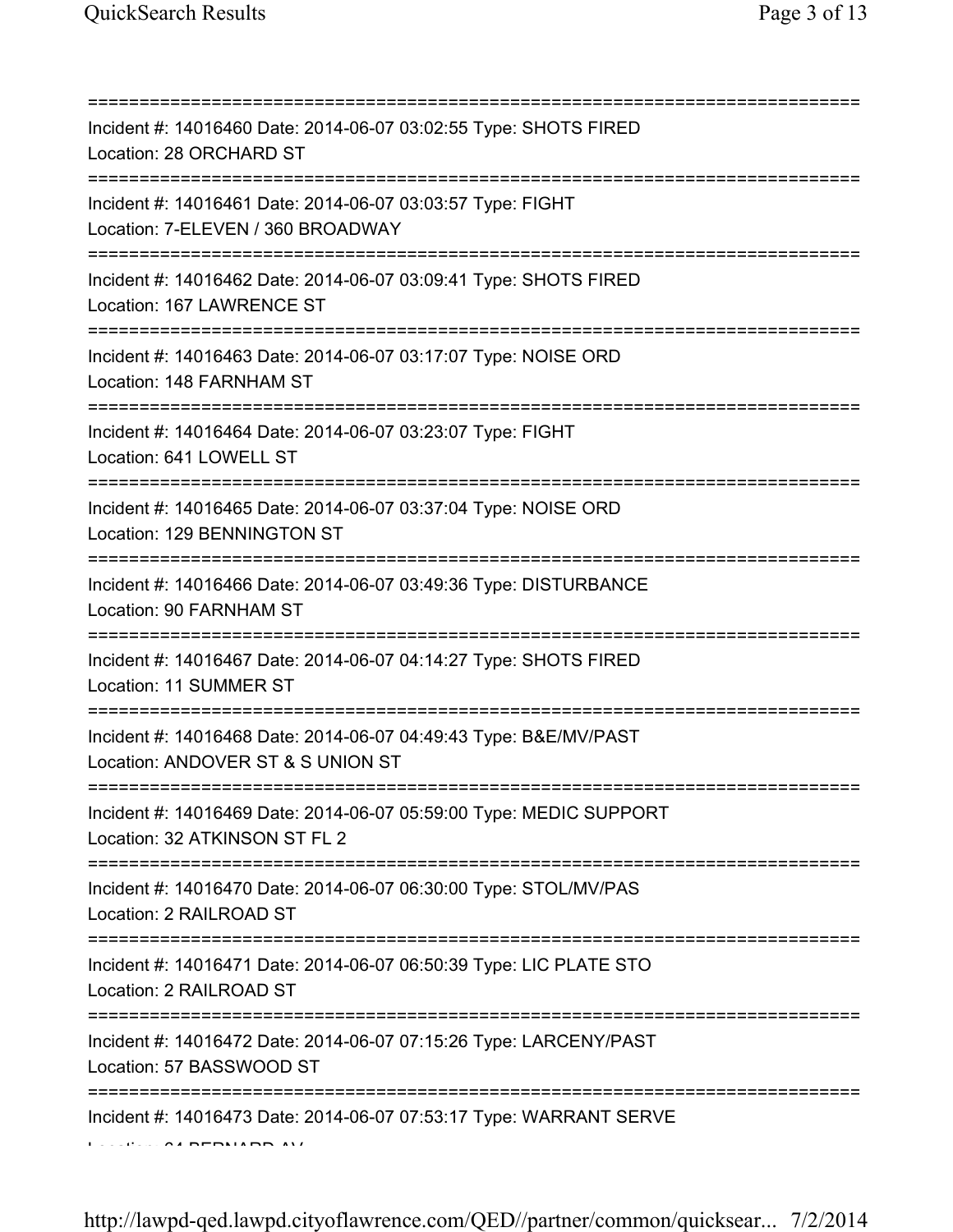Location: 32 STEVENS AV

=========================================================================== Incident #: 14016474 Date: 2014-06-07 08:51:29 Type: MAL DAMAGE Location: 6 LEONARD AV =========================================================================== Incident #: 14016475 Date: 2014-06-07 09:02:16 Type: MEDIC SUPPORT Location: 355 SALEM ST #B FL 1 =========================================================================== Incident #: 14016476 Date: 2014-06-07 09:21:56 Type: UNATENEDCHILD Location: 19 SARGENT ST =========================================================================== Incident #: 14016477 Date: 2014-06-07 09:37:28 Type: UNWANTEDGUEST Location: 14 BEACON ST #APT 7 =========================================================================== Incident #: 14016478 Date: 2014-06-07 10:24:26 Type: MV/BLOCKING Location: CVS PHARMACY / 205 S BROADWAY =========================================================================== Incident #: 14016480 Date: 2014-06-07 10:31:07 Type: UNWANTEDGUEST Location: 40 WHITE ST #APT 59 =========================================================================== Incident #: 14016479 Date: 2014-06-07 10:31:13 Type: ALARM/BURG Location: VOLTEK / 100 SHEPARD ST =========================================================================== Incident #: 14016481 Date: 2014-06-07 11:26:30 Type: ALARM/BURG Location: GANGE REALTY / 274 PROSPECT ST =========================================================================== Incident #: 14016482 Date: 2014-06-07 11:29:34 Type: ALARM/BURG Location: MOHAMAD RESD / 58 HANCOCK ST #APT 1 =========================================================================== Incident #: 14016483 Date: 2014-06-07 12:31:45 Type: SUICIDE ATTEMPT Location: 46 SAUNDERS ST #3 =========================================================================== Incident #: 14016484 Date: 2014-06-07 12:33:26 Type: MISC Location: ANDOVER ST & S UNION ST =========================================================================== Incident #: 14016486 Date: 2014-06-07 12:37:25 Type: M/V STOP Location: BRUCE ST & PARK ST =========================================================================== Incident #: 14016485 Date: 2014-06-07 12:37:26 Type: MAN DOWN Location: 420 COMMON ST =========================================================================== Incident #: 14016487 Date: 2014-06-07 13:15:38 Type: ALARM/BURG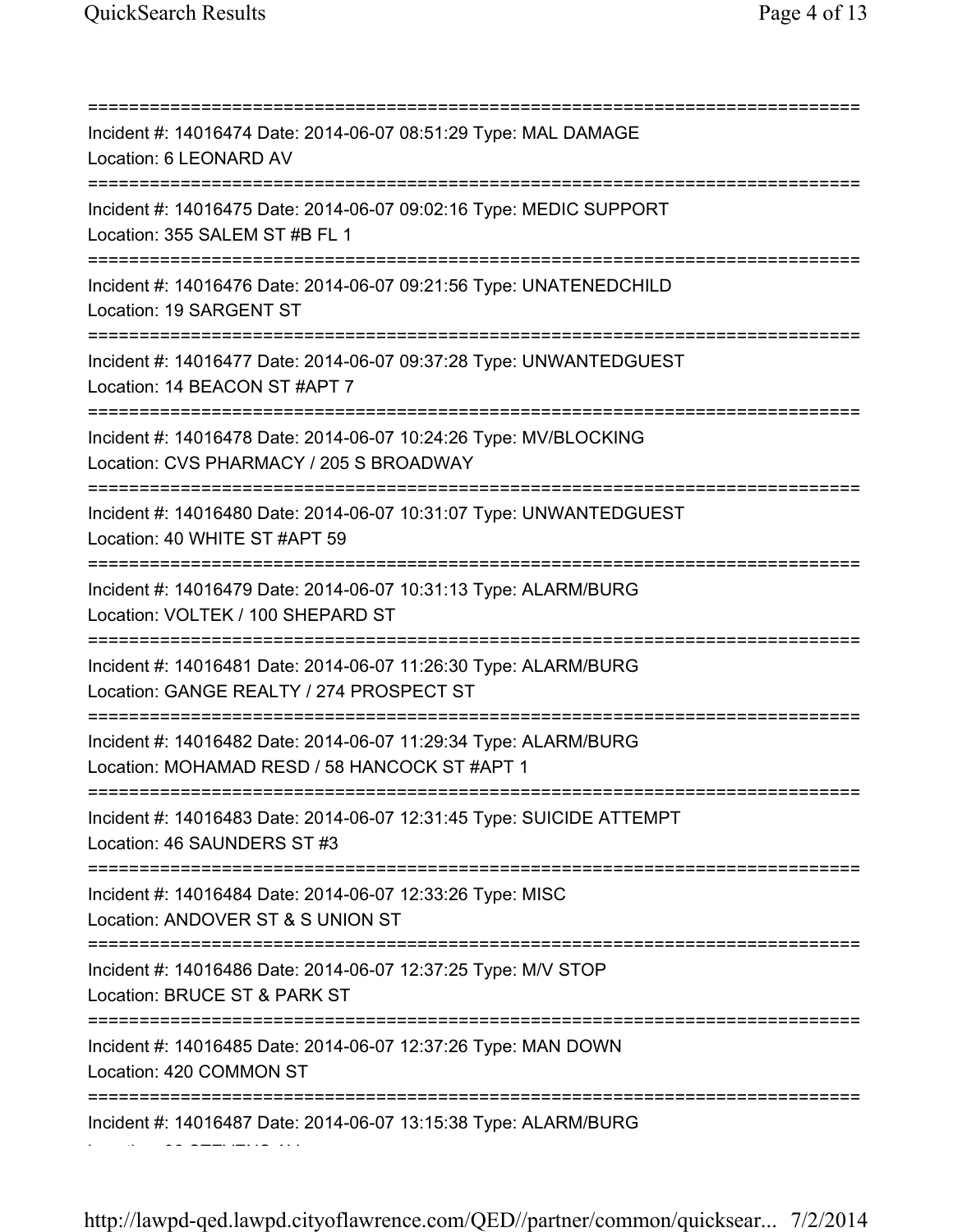=========================================================================== Incident #: 14016488 Date: 2014-06-07 13:16:38 Type: NOISE ORD Location: 400 LOWELL ST =========================================================================== Incident #: 14016489 Date: 2014-06-07 13:16:52 Type: HIT & RUN M/V Location: ESSEX ST & OXFORD ST =========================================================================== Incident #: 14016490 Date: 2014-06-07 13:19:43 Type: ALARM/BURG Location: 9 OSGOOD ST =========================================================================== Incident #: 14016491 Date: 2014-06-07 13:30:36 Type: AUTO ACC/PI Location: 89 DORCHESTER ST =========================================================================== Incident #: 14016492 Date: 2014-06-07 13:48:49 Type: SHOPLIFTING Location: MARSHALLS / 73 WINTHROP AV =========================================================================== Incident #: 14016493 Date: 2014-06-07 13:49:26 Type: MEDIC SUPPORT Location: 21 BIGELOW ST FL 3 =========================================================================== Incident #: 14016494 Date: 2014-06-07 13:52:07 Type: LARCENY/PAST Location: 1010 ESSEX ST =========================================================================== Incident #: 14016496 Date: 2014-06-07 14:02:55 Type: NOISE ORD Location: 400 LOWELL ST =========================================================================== Incident #: 14016495 Date: 2014-06-07 14:03:11 Type: NOISE ORD Location: 25 ROBINSON CT =========================================================================== Incident #: 14016497 Date: 2014-06-07 14:12:32 Type: SEX OFF. PAST Location: 1 GENERAL ST #ROOM#495 =========================================================================== Incident #: 14016498 Date: 2014-06-07 14:15:53 Type: DISTURBANCE Location: 2 HOME ST =========================================================================== Incident #: 14016500 Date: 2014-06-07 14:16:29 Type: AUTO ACC/NO PI Location: 8 FULTON ST =========================================================================== Incident #: 14016499 Date: 2014-06-07 14:16:35 Type: M/V STOP Location: 225 ANDOVER ST =========================================================================== Incident #: 14016501 Date: 2014-06-07 14:26:05 Type: MEDIC SUPPORT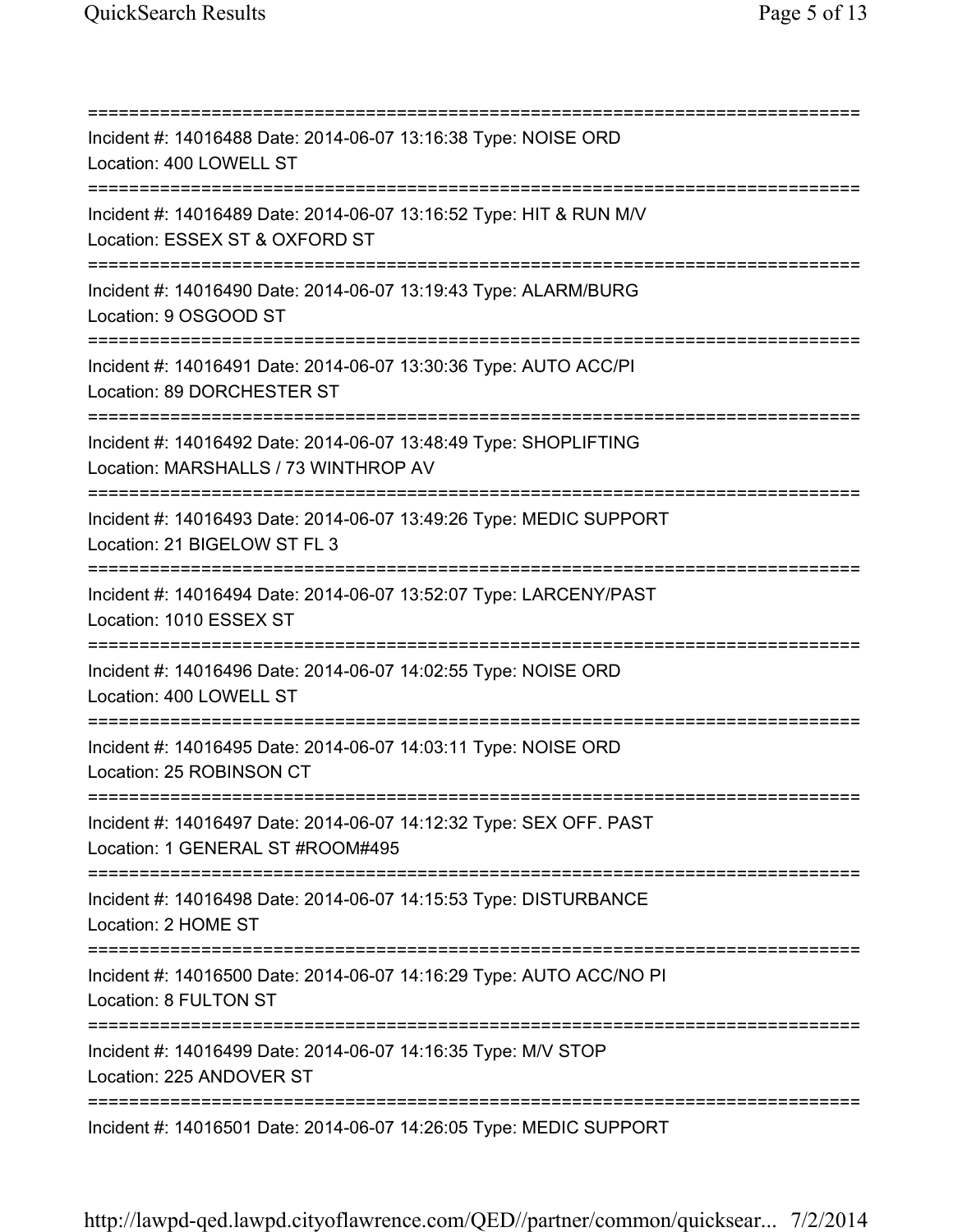=========================================================================== Incident #: 14016502 Date: 2014-06-07 14:41:22 Type: ALARM/BURG Location: GANGE REALTY / 273 PROSPECT ST =========================================================================== Incident #: 14016503 Date: 2014-06-07 14:46:06 Type: LARCENY/PAST Location: 21 MONTGOMERY ST =========================================================================== Incident #: 14016504 Date: 2014-06-07 15:15:12 Type: NOISE ORD Location: 8 THORNDIKE ST =========================================================================== Incident #: 14016505 Date: 2014-06-07 15:17:56 Type: SUS PERS/MV Location: 80 BODWELL ST =========================================================================== Incident #: 14016506 Date: 2014-06-07 16:01:36 Type: ALARM/BURG Location: VALENTIN RESD / 177 E HAVERHILL ST =========================================================================== Incident #: 14016507 Date: 2014-06-07 16:07:53 Type: AUTO ACC/NO PI Location: REGISTRY OF MOTOR VEHICLES / 73 WINTHROP AV =========================================================================== Incident #: 14016508 Date: 2014-06-07 16:16:34 Type: LARCENY/ATTMEPT Location: ADVANCED AUTO PARTS / 183 BROADWAY =========================================================================== Incident #: 14016509 Date: 2014-06-07 16:18:11 Type: ALARM/BURG Location: LORENZO BUILDING / 599 CANAL ST =========================================================================== Incident #: 14016510 Date: 2014-06-07 16:34:31 Type: NOISE ORD Location: 81 BROOK ST =========================================================================== Incident #: 14016511 Date: 2014-06-07 16:37:29 Type: DISTURBANCE Location: 45 SPRINGFIELD ST #APT1 =========================================================================== Incident #: 14016512 Date: 2014-06-07 16:52:10 Type: NOISE ORD Location: 51 BELLEVUE ST =========================================================================== Incident #: 14016514 Date: 2014-06-07 16:57:31 Type: NOISE ORD Location: KENT ST =========================================================================== Incident #: 14016513 Date: 2014-06-07 16:57:46 Type: ALARM/BURG Location: PARTHUM SCHOOL / 255 E HAVERHILL ST =========================================================================== Incident #: 14016515 Date: 2014-06-07 16:59:03 Type: ALARM/BURG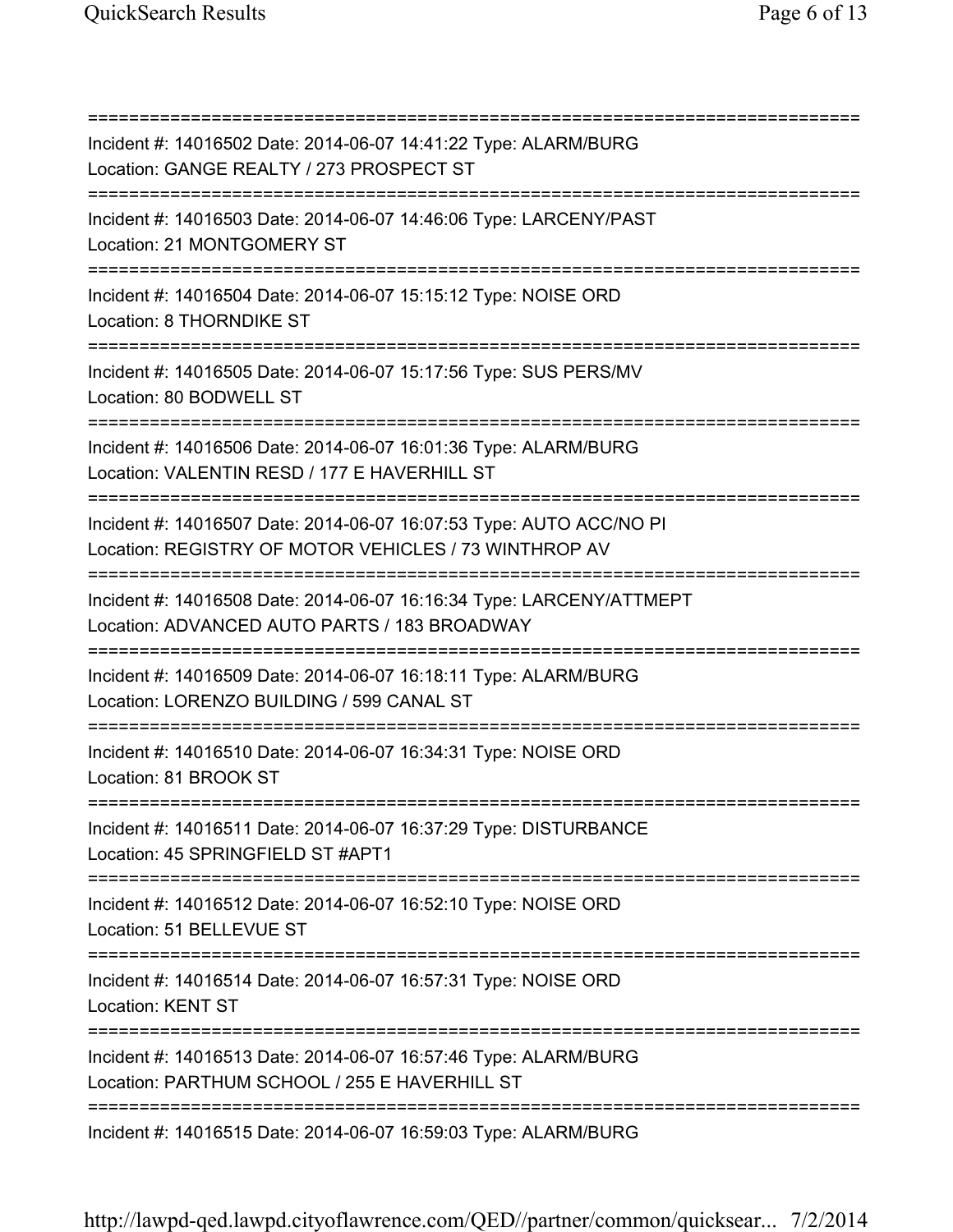| Location: 33 DUNSTABLE ST                                                                                                                       |
|-------------------------------------------------------------------------------------------------------------------------------------------------|
| Incident #: 14016516 Date: 2014-06-07 17:00:13 Type: NOISE ORD<br>Location: 25 SAXONIA AV                                                       |
| Incident #: 14016517 Date: 2014-06-07 17:14:23 Type: HIT & RUN M/V<br>Location: 10 WOOD LN                                                      |
| Incident #: 14016518 Date: 2014-06-07 17:28:11 Type: NOISE ORD<br>Location: ALLSTON ST & HIGH ST                                                |
| Incident #: 14016519 Date: 2014-06-07 17:32:14 Type: NOISE ORD<br>Location: 129 UNION ST                                                        |
| Incident #: 14016520 Date: 2014-06-07 17:35:11 Type: UNKNOWN PROB<br>Location: 15 JORDAN ST FL 3<br>--------------------------                  |
| Incident #: 14016521 Date: 2014-06-07 17:44:32 Type: NOISE ORD<br>Location: 127 BROOKFIELD ST                                                   |
| =======================<br>==========================<br>Incident #: 14016522 Date: 2014-06-07 17:49:22 Type: NOISE ORD<br>Location: 30 SHAW ST |
| Incident #: 14016523 Date: 2014-06-07 17:52:11 Type: NOISE ORD<br>Location: 15 THORNDIKE ST                                                     |
| Incident #: 14016524 Date: 2014-06-07 17:57:45 Type: MV/BLOCKING<br>Location: 346 AMES ST                                                       |
| Incident #: 14016525 Date: 2014-06-07 18:12:38 Type: ALARM/BURG<br>Location: 85 KNOX ST                                                         |
| Incident #: 14016526 Date: 2014-06-07 18:15:46 Type: NOISE ORD<br>Location: 31 KENDALL ST                                                       |
| Incident #: 14016527 Date: 2014-06-07 18:22:15 Type: AUTO ACC/NO PI<br>Location: ARLINGTON ST & TENNEY ST                                       |
| Incident #: 14016528 Date: 2014-06-07 18:23:15 Type: NOISE ORD<br>Location: 32 NELSON ST                                                        |
| Incident # 4 1012E00 Data: 0011 02 07 10:00:10 Tune: IINIM/ANITEDOI IECT                                                                        |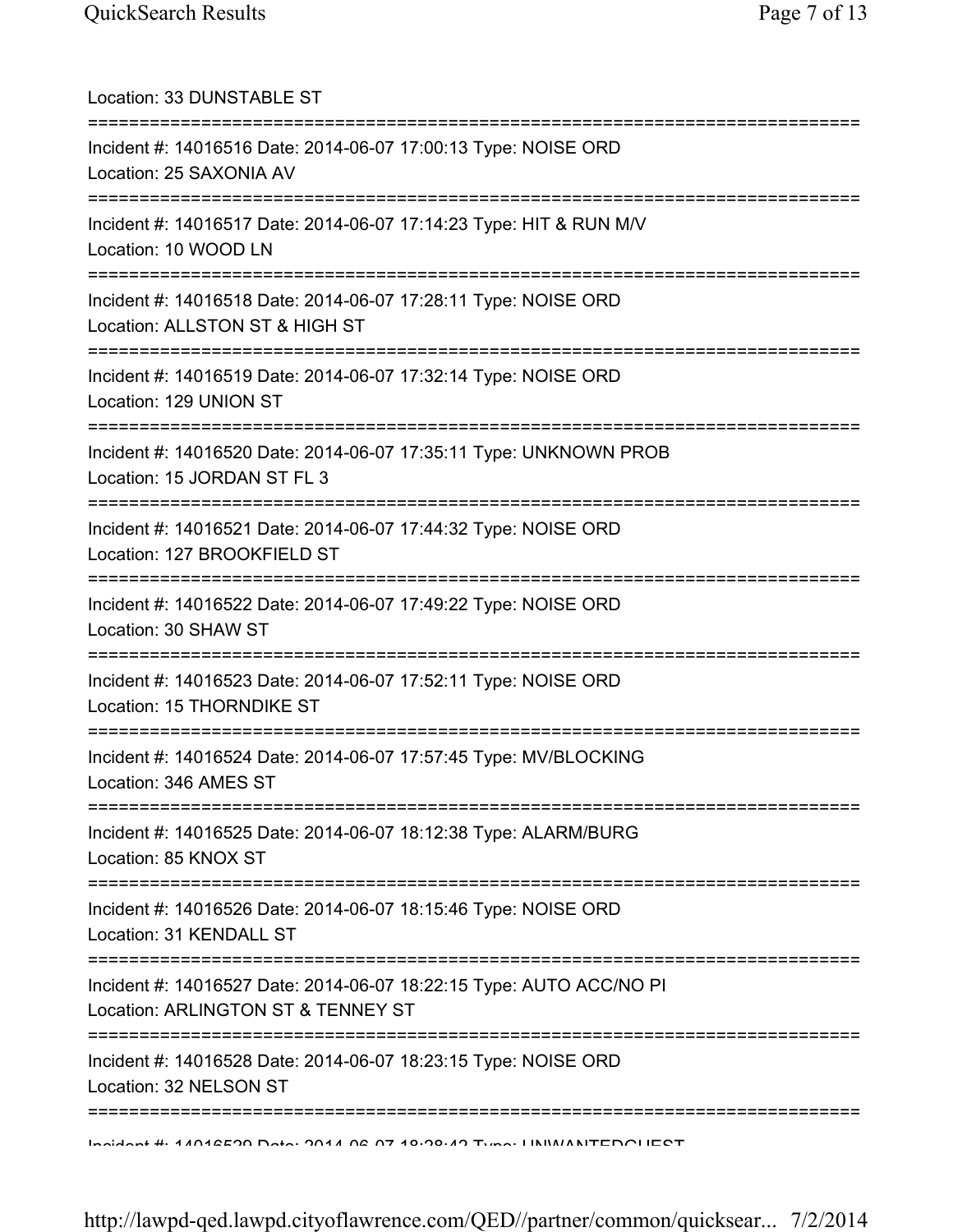Location: 169 S UNION ST =========================================================================== Incident #: 14016530 Date: 2014-06-07 18:49:42 Type: AUTO ACC/UNK PI Location: JACKSON ST & KNOX ST =========================================================================== Incident #: 14016531 Date: 2014-06-07 18:51:52 Type: NOISE ORD Location: 378 AMES ST =========================================================================== Incident #: 14016532 Date: 2014-06-07 18:54:36 Type: TOW OF M/V Location: FOSTER ST & SPRINGFIELD ST =========================================================================== Incident #: 14016533 Date: 2014-06-07 19:08:36 Type: ALARM/BURG Location: 270 CANAL ST #309 =========================================================================== Incident #: 14016534 Date: 2014-06-07 19:16:53 Type: NOISE ORD Location: 15 THORNDIKE ST =========================================================================== Incident #: 14016535 Date: 2014-06-07 19:19:40 Type: VIO CITY ORD Location: BENNINGTON ST & ERVING AV =========================================================================== Incident #: 14016536 Date: 2014-06-07 19:27:40 Type: LARCENY/PAST Location: 90 LOWELL ST =========================================================================== Incident #: 14016537 Date: 2014-06-07 19:35:40 Type: NOISE ORD Location: 3 WINTHROP AV =========================================================================== Incident #: 14016538 Date: 2014-06-07 19:44:04 Type: NOISE ORD Location: 41 KINGSTON ST =========================================================================== Incident #: 14016539 Date: 2014-06-07 19:45:39 Type: NOISE ORD Location: MARKET ST & S UNION ST =========================================================================== Incident #: 14016540 Date: 2014-06-07 19:49:41 Type: ALARM/BURG Location: LORENZO BUILDING / 599 CANAL ST =========================================================================== Incident #: 14016541 Date: 2014-06-07 19:50:19 Type: GUN CALL Location: 394 LOWELL ST FL 2 =========================================================================== Incident #: 14016542 Date: 2014-06-07 19:55:43 Type: NOISE ORD Location: 106 OXFORD ST ===========================================================================  $\overline{11}$  A ANAREAN D. I. CANALON DE CON AA ON TYPE: ALARMALIDO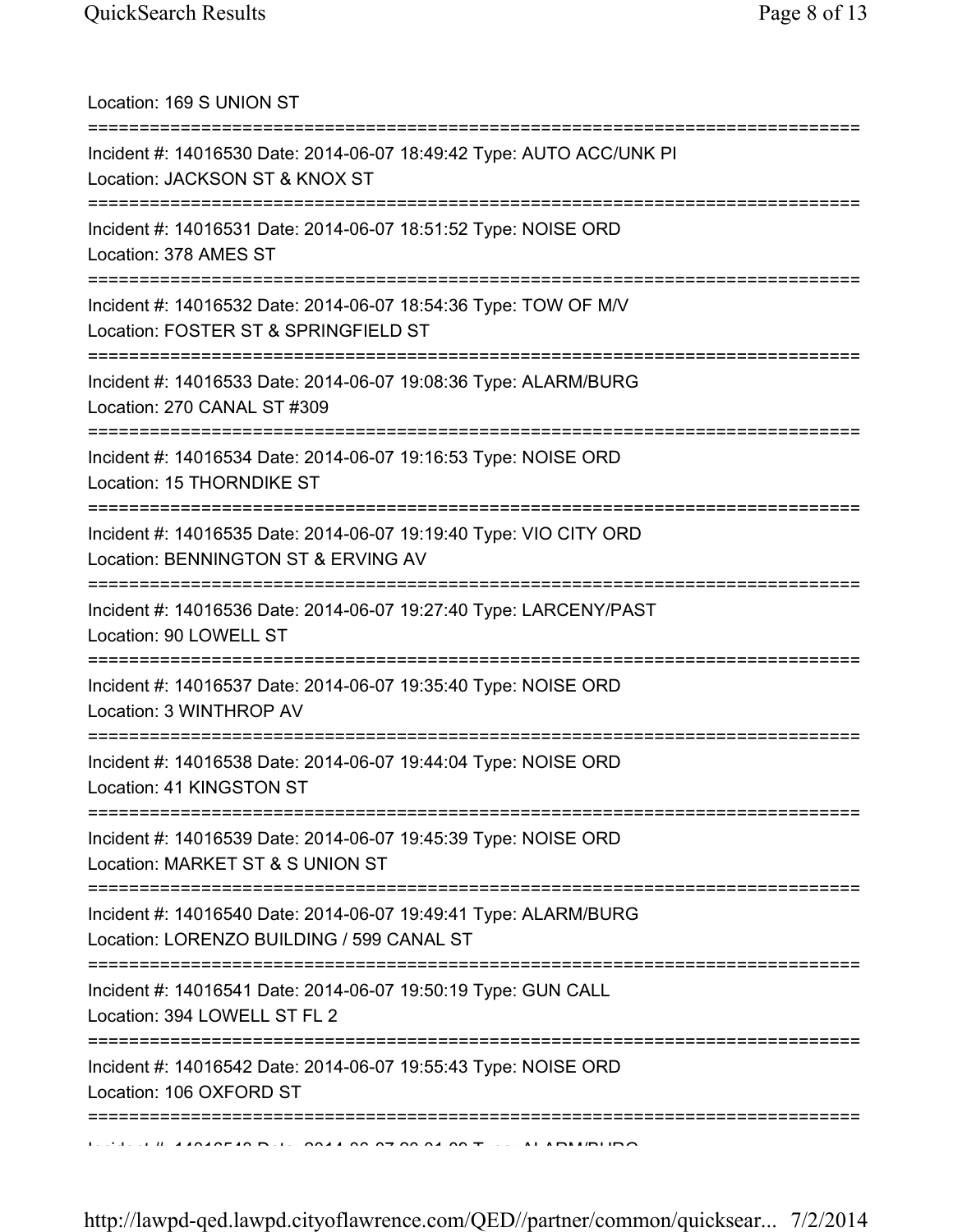| Location: LAWRENCE BOYS + GIRLS CLUB / 136 WATER ST                                                       |
|-----------------------------------------------------------------------------------------------------------|
| Incident #: 14016544 Date: 2014-06-07 20:02:37 Type: ANIMAL COMPL<br>Location: BICKNELL TER               |
| Incident #: 14016545 Date: 2014-06-07 20:18:47 Type: MEDIC SUPPORT<br>Location: 55 HAMPSHIRE ST           |
| Incident #: 14016546 Date: 2014-06-07 20:35:27 Type: DISORDERLY<br>Location: BROOKLINE ST & E PLEASANT ST |
| Incident #: 14016547 Date: 2014-06-07 20:36:39 Type: NOISE ORD<br>Location: 549 HAVERHILL ST              |
| Incident #: 14016548 Date: 2014-06-07 20:43:28 Type: NOISE ORD<br>Location: 2 MORAN CT                    |
| Incident #: 14016549 Date: 2014-06-07 20:43:46 Type: NOISE ORD<br>Location: 570 S UNION ST                |
| Incident #: 14016550 Date: 2014-06-07 20:48:21 Type: NOISE ORD<br>Location: FERRY ST & WILLIAM ST         |
| Incident #: 14016551 Date: 2014-06-07 20:48:56 Type: ALARM/BURG<br>Location: 35 KENDALL ST                |
| Incident #: 14016552 Date: 2014-06-07 20:55:26 Type: LARCENY/PAST<br>Location: 143 E HAVERHILL ST         |
| Incident #: 14016553 Date: 2014-06-07 21:07:19 Type: NOISE ORD<br>Location: 475 HAVERHILL ST              |
| Incident #: 14016554 Date: 2014-06-07 21:13:18 Type: NOISE ORD<br>Location: 46 ALBION                     |
| Incident #: 14016555 Date: 2014-06-07 21:16:51 Type: NOISE ORD<br>Location: 486 HIGH ST                   |
| Incident #: 14016556 Date: 2014-06-07 21:23:42 Type: NOISE ORD<br>Location: 27 JORDAN ST                  |
|                                                                                                           |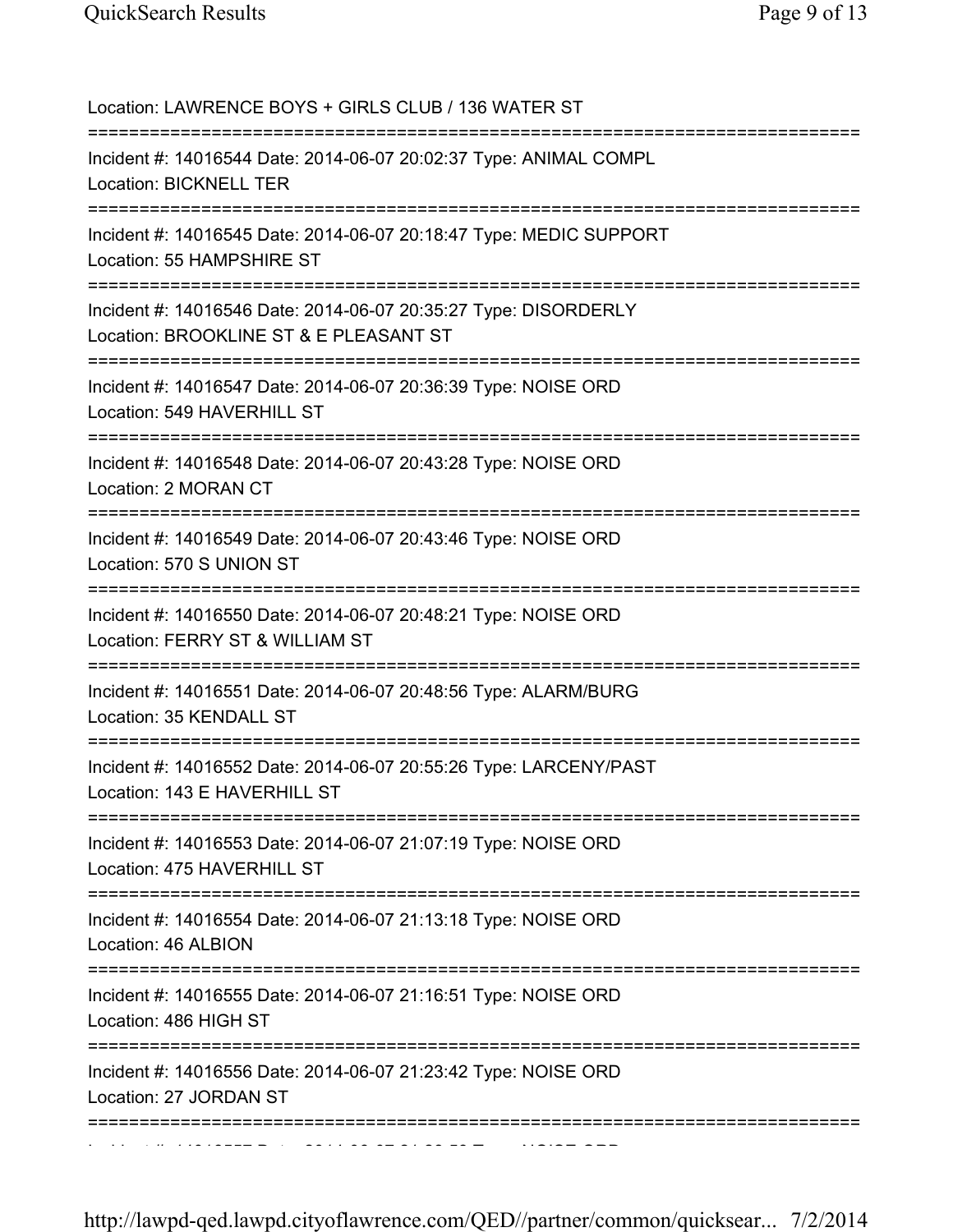| Location: 127 BROOKFIELD ST<br>=========================                                                                         |
|----------------------------------------------------------------------------------------------------------------------------------|
| Incident #: 14016558 Date: 2014-06-07 21:29:44 Type: STOL/MV/PAS<br>Location: 47 WARREN ST                                       |
| Incident #: 14016559 Date: 2014-06-07 21:33:00 Type: DISTURBANCE<br>Location: AMES ST & TEXAS AV                                 |
| Incident #: 14016560 Date: 2014-06-07 21:35:29 Type: NOISE ORD<br>Location: 53 AVON ST                                           |
| Incident #: 14016561 Date: 2014-06-07 21:38:46 Type: NOISE ORD<br>Location: 81 LYNN ST                                           |
| Incident #: 14016562 Date: 2014-06-07 21:40:36 Type: NOISE ORD<br>Location: 398 LOWELL ST                                        |
| Incident #: 14016563 Date: 2014-06-07 21:53:48 Type: NOISE ORD<br>Location: 145-155 WEST ST                                      |
| Incident #: 14016564 Date: 2014-06-07 21:54:21 Type: NOISE ORD<br>Location: 100 CHESTER ST                                       |
| Incident #: 14016565 Date: 2014-06-07 22:04:58 Type: NOISE ORD<br>Location: 72 BOXFORD ST                                        |
| Incident #: 14016566 Date: 2014-06-07 22:08:36 Type: FIGHT<br>Location: 194 PROSPECT ST                                          |
| =========================<br>Incident #: 14016567 Date: 2014-06-07 22:11:32 Type: NOISE ORD<br>Location: BENNINGTON ST & PARK ST |
| Incident #: 14016568 Date: 2014-06-07 22:11:45 Type: NOISE ORD<br>Location: 161 PARK ST                                          |
| Incident #: 14016569 Date: 2014-06-07 22:12:36 Type: NOISE ORD<br>Location: 107 ARLINGTON ST FL 1                                |
| ===========<br>Incident #: 14016570 Date: 2014-06-07 22:17:03 Type: NOISE ORD<br>Location: 86 OAK ST                             |
|                                                                                                                                  |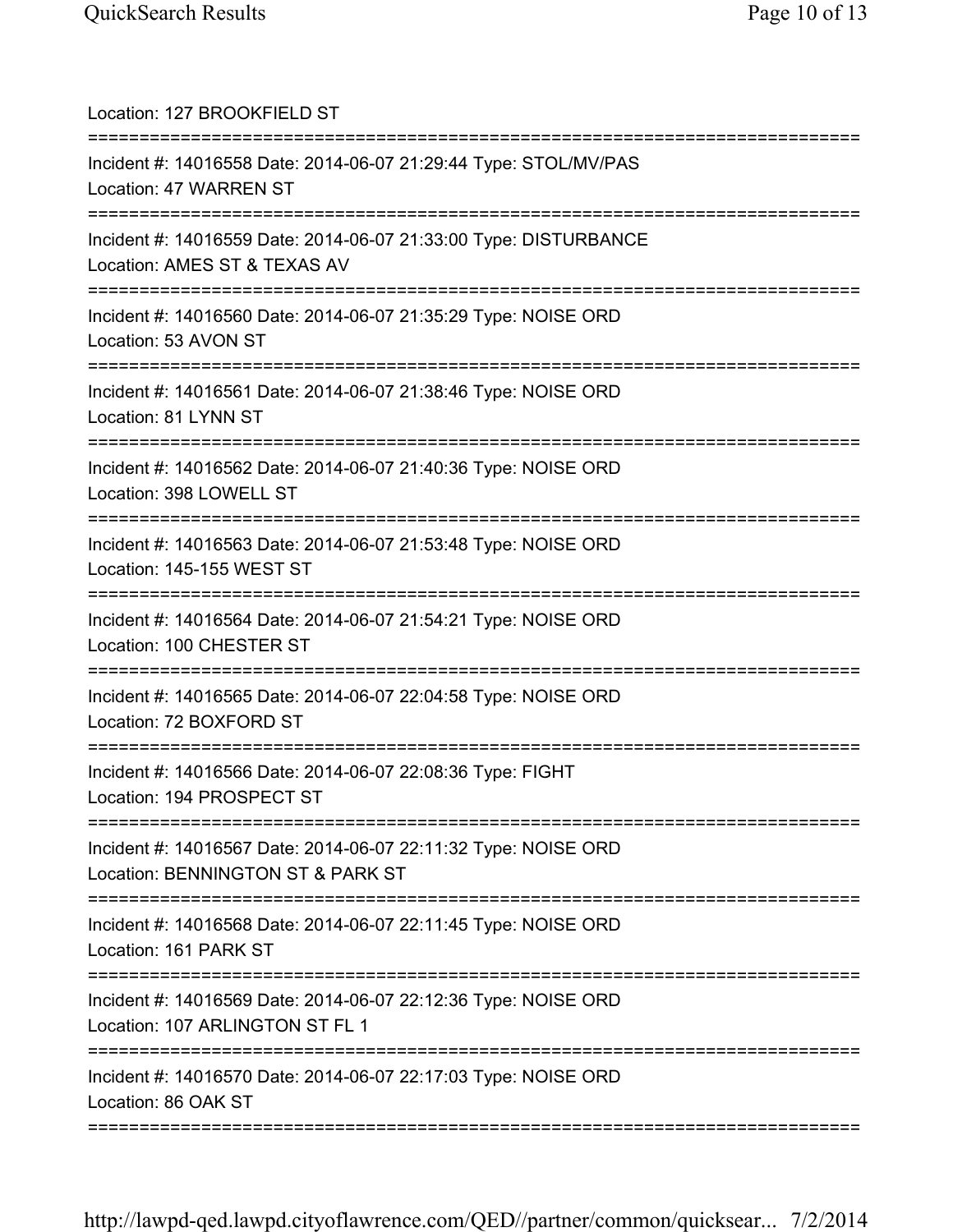| Location: BERKELEY ST & E HAVERHILL ST                                                                                          |
|---------------------------------------------------------------------------------------------------------------------------------|
| Incident #: 14016572 Date: 2014-06-07 22:19:35 Type: NOISE ORD<br>Location: 205 BROADWAY                                        |
| Incident #: 14016573 Date: 2014-06-07 22:20:44 Type: NOISE ORD<br>Location: 163 WEST ST                                         |
| Incident #: 14016574 Date: 2014-06-07 22:21:08 Type: NEIGHBOR PROB<br>Location: 5 RHINE ST<br>:=========================        |
| Incident #: 14016575 Date: 2014-06-07 22:22:26 Type: M/V STOP<br>Location: MT VERNON ST & S BROADWAY                            |
| Incident #: 14016576 Date: 2014-06-07 22:28:37 Type: FIRE WORKS<br>Location: BERKELEY ST & JACKSON ST                           |
| Incident #: 14016577 Date: 2014-06-07 22:32:04 Type: DISTURBANCE<br>Location: 25 JORDAN ST FL 3                                 |
| Incident #: 14016578 Date: 2014-06-07 22:33:34 Type: FIRE WORKS<br><b>Location: CONDUIT ST</b>                                  |
| Incident #: 14016579 Date: 2014-06-07 22:38:08 Type: NOISE ORD<br>Location: 95 AMES ST                                          |
| Incident #: 14016580 Date: 2014-06-07 22:39:29 Type: WARRANT SERVE<br>Location: 53.5 CEDAR ST<br>============================== |
| Incident #: 14016581 Date: 2014-06-07 22:44:33 Type: NOISE ORD<br>Location: 10-12 FULTON ST                                     |
| Incident #: 14016582 Date: 2014-06-07 22:47:31 Type: NOISE ORD<br>Location: 52 RAILROAD ST                                      |
| Incident #: 14016583 Date: 2014-06-07 23:00:59 Type: NOISE ORD<br>Location: 28 JUNIPER ST                                       |
| Incident #: 14016584 Date: 2014-06-07 23:02:19 Type: M/V STOP<br>Location: S BROADWAY & SHATTUCK ST                             |
|                                                                                                                                 |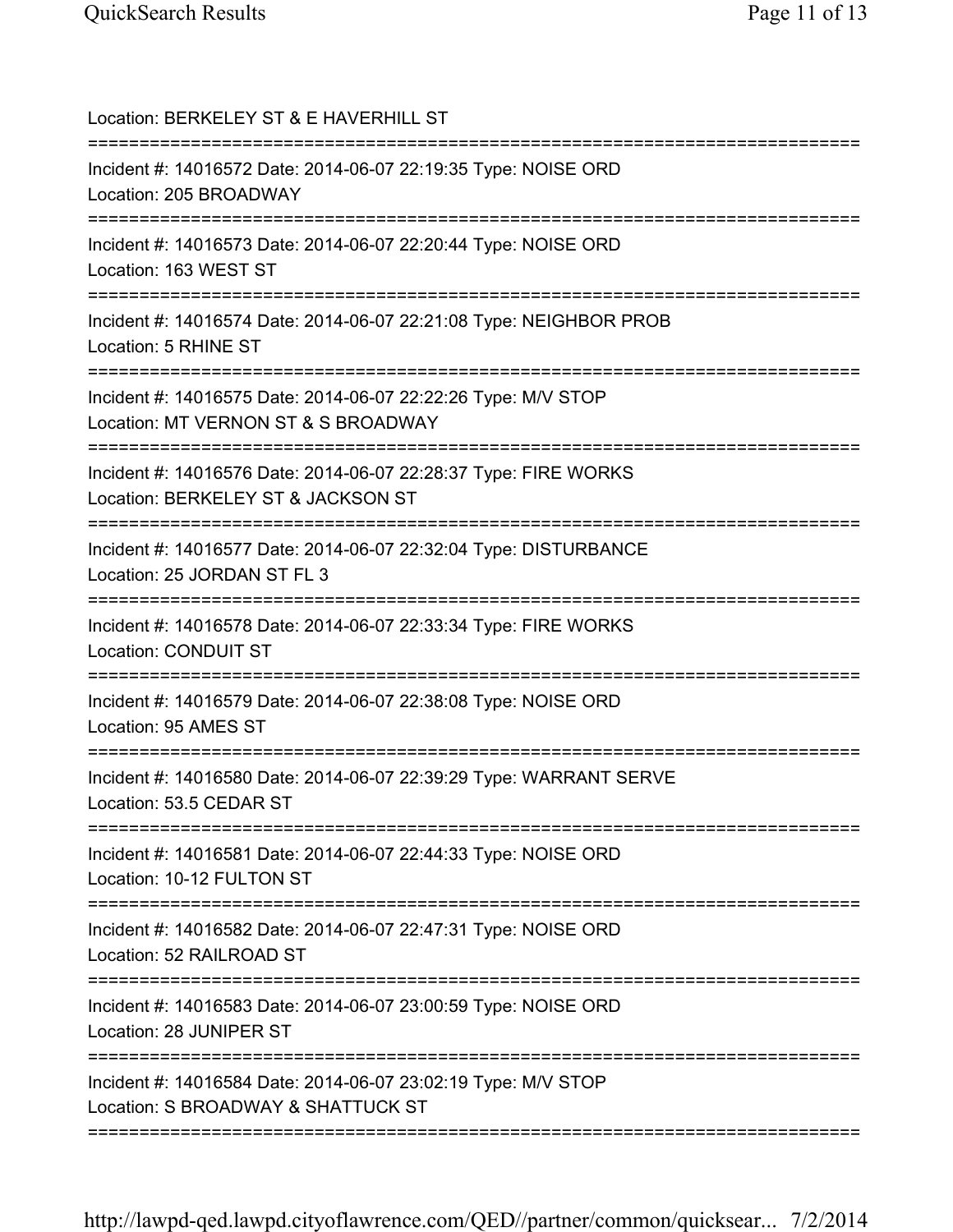| Incident #: 14016585 Date: 2014-06-07 23:06:17 Type: NOISE ORD<br>Location: 154 SPRUCE ST                                          |
|------------------------------------------------------------------------------------------------------------------------------------|
| Incident #: 14016586 Date: 2014-06-07 23:07:37 Type: FIRE WORKS<br>Location: 56 WEST ST                                            |
| Incident #: 14016587 Date: 2014-06-07 23:08:12 Type: NOISE ORD<br>Location: 62 KENT ST                                             |
| Incident #: 14016588 Date: 2014-06-07 23:11:00 Type: ALARM/BURG<br>Location: LAWRENCE HIGH SCHOOL / 71 N PARISH RD                 |
| Incident #: 14016589 Date: 2014-06-07 23:12:29 Type: DISTURBANCE<br>Location: 50 BROADWAY                                          |
| Incident #: 14016590 Date: 2014-06-07 23:20:31 Type: NOISE ORD<br>Location: 69 AVON ST                                             |
| Incident #: 14016591 Date: 2014-06-07 23:20:38 Type: NOISE ORD<br>Location: 148 WILLOW ST                                          |
| Incident #: 14016592 Date: 2014-06-07 23:22:07 Type: NOISE ORD<br>Location: 56 MONMOUTH ST<br>==================================== |
| Incident #: 14016593 Date: 2014-06-07 23:24:39 Type: NOISE ORD<br>Location: 8 ROLLINS ST                                           |
| Incident #: 14016594 Date: 2014-06-07 23:26:15 Type: DISTURBANCE<br>Location: 21 E HAVERHILL ST FL 3                               |
| Incident #: 14016596 Date: 2014-06-07 23:29:45 Type: NOISE ORD<br>Location: CRESCENT ST & HAVERHILL ST                             |
| Incident #: 14016595 Date: 2014-06-07 23:30:11 Type: NOISE ORD<br>Location: 5 HAVERHILL ST                                         |
| Incident #: 14016597 Date: 2014-06-07 23:34:31 Type: AUTO ACC/UNK PI<br>Location: 174 JACKSON ST                                   |
| Incident #: 14016598 Date: 2014-06-07 23:41:45 Type: A&B PAST<br>Location: 505 BROADWAY                                            |

===========================================================================